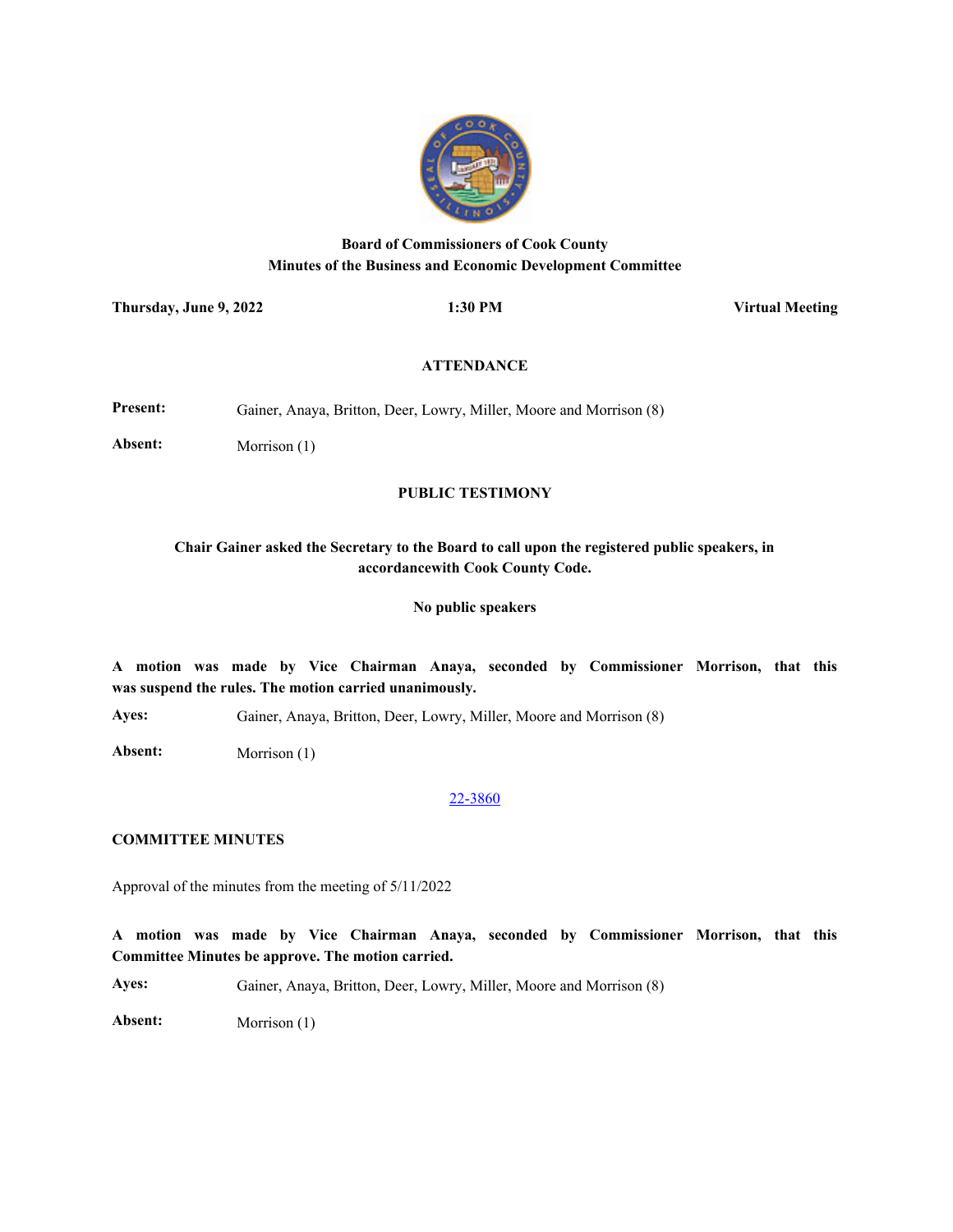### [22-3091](http://cook-county.legistar.com/gateway.aspx?m=l&id=/matter.aspx?key=61251)

**Sponsored by:** TONI PRECKWINKLE (President) and DONNA MILLER, Cook County Board Of Commissioners

# **PROPOSED RESOLUTION**

#### **Brixmor SPE 3, LLC 7b PROPERTY TAX INCENTIVE REQUEST**

**WHEREAS,** the Cook County Bureau of Economic Development received and reviewed a Real Property Assessment Classification 7b application containing the following information:

**Applicant:** Brixmor SPE 3, LLC

**Address:** 4845 Cal Sag Road Crestwood, Illinois

**Municipality or Unincorporated Township:** Crestwood

**Cook County District:** 6th District

**Permanent Index Number:** 24-33-404-010-0000

**Municipal Resolution Number:** Village of Crestwood, Resolution No. 1155-21

**Number of month property vacant/abandoned:** More than 24 months

**Special circumstances justification requested:** Yes

**Proposed use of property:** Commercial use - retail

**Living Wage Ordinance Compliance Affidavit Provided:** N/A Commercial use

**WHEREAS,** the Cook County Board of Commissioners has adopted a Real Property Assessment Classification 7b that provides an applicant a reduction in the assessment level for an abandoned industrial facility; and

**WHEREAS,** the Cook County Classification System for Assessment defines abandoned property as buildings and other structures that, after having been vacant and unused for at least 12 continuous months, have been purchased for value by a purchaser in whom the seller has no direct financial interest; and

**WHEREAS,** in the instance where the property does not meet the definition of abandoned property, the municipality or the Board of Commissioners, may determine that special circumstances may exist that justify finding that the property is abandoned for purpose of Class 7b; and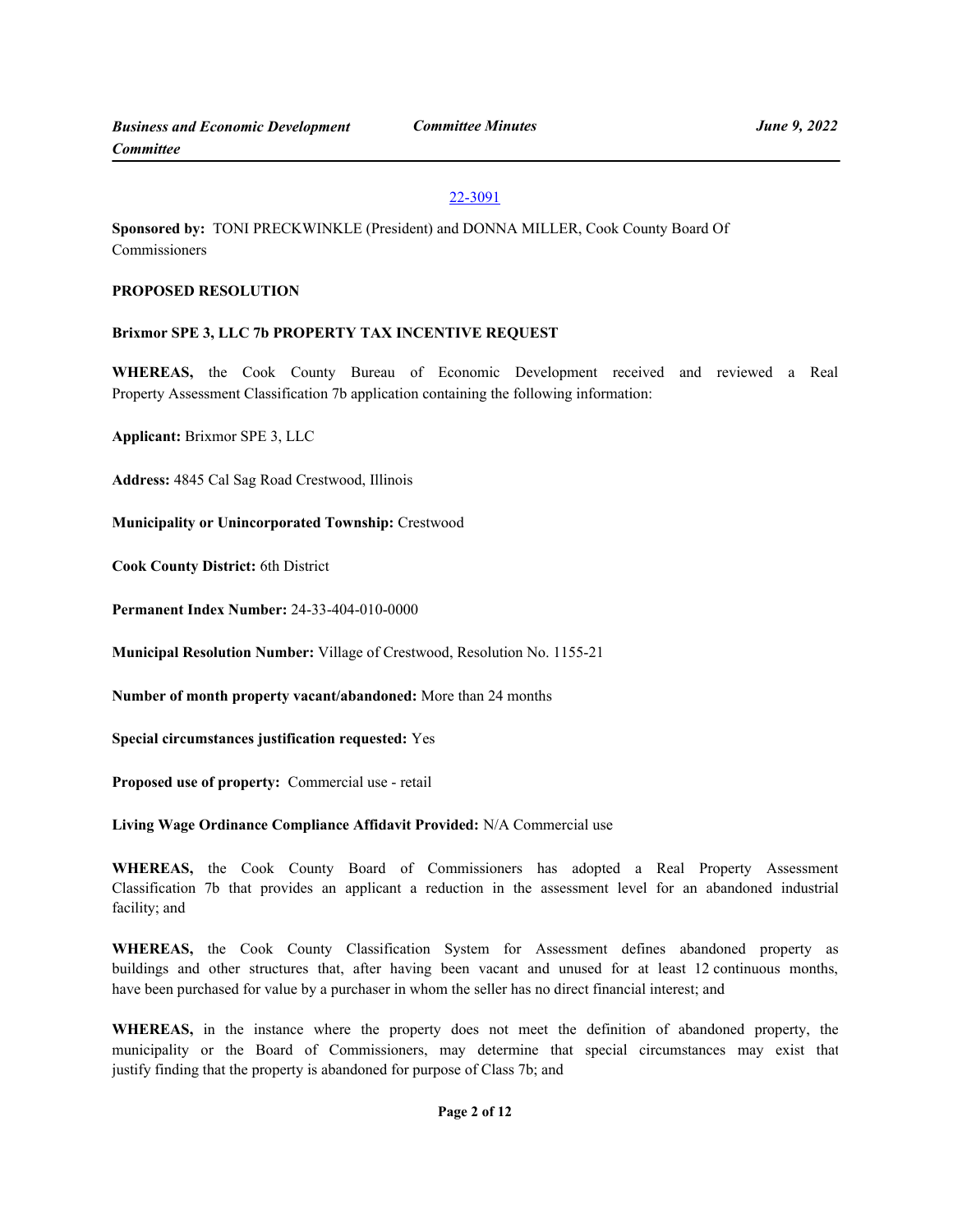**WHEREAS,** in the case of abandonment of more than 12 months, no purchase for value and substantial rehabilitation, by a purchaser in whom the seller has no direct financial interest, the County may determine that special circumstances justify finding the property is deemed abandoned; and

**WHEREAS,** Class 7b requires the validation by the County Board of the shortened period of qualifying abandonment in cases where the facility has been abandoned for less than 24 consecutive months upon purchase for value; and

**WHEREAS,** the municipality states the Class 7b is necessary for development to occur on this specific real estate. The municipal resolution cites the five eligibility requirements set forth by the Class 7a assessment status; and

**WHEREAS,** industrial real estate is normally assessed at 25% of its market value, qualifying industrial real estate eligible for the Class 7b can receive a significant reduction in the level of assessment from the date that new construction or rehabilitation has been completed, or in the case of abandoned property from the date of substantial re-occupancy. Properties receiving Class 7b will be assessed at 10% of the market value for 10 years, 15% for the 11th year and 20% in the 12th year; and

**NOW, THEREFORE, BE IT RESOLVED,** by the President and Board of Commissioners of the County of Cook, that the President and Board of Commissioners validate the above-captioned property is deemed abandoned with special circumstances under the Class 7b; and

**BE IT FURTHER RESOLVED** that the County Clerk is hereby authorized and directed to forward a certified copy of this resolution to the Office of the Cook County Assessor

**A motion was made by Vice Chairman Anaya, seconded by Commissioner Morrison, to recommend for approval 22-3091. The motion carried by the following vote:**

**Ayes:** Gainer, Anaya, Britton, Deer, Lowry, Miller, Moore and Morrison (8)

**Absent:** Morrison (1)

#### [22-3125](http://cook-county.legistar.com/gateway.aspx?m=l&id=/matter.aspx?key=61286)

**Sponsored by:** TONI PRECKWINKLE (President) and SEAN M. MORRISON, Cook County Board Of Commissioners

#### **PROPOSED RESOLUTION**

#### **55th & Kedzie LLC d/b/a Pete's Fresh Markets 7b PROPERTY TAX INCENTIVE REQUEST**

**WHEREAS,** the Cook County Bureau of Economic Development received and reviewed a Real Property Assessment Classification 7b application containing the following information: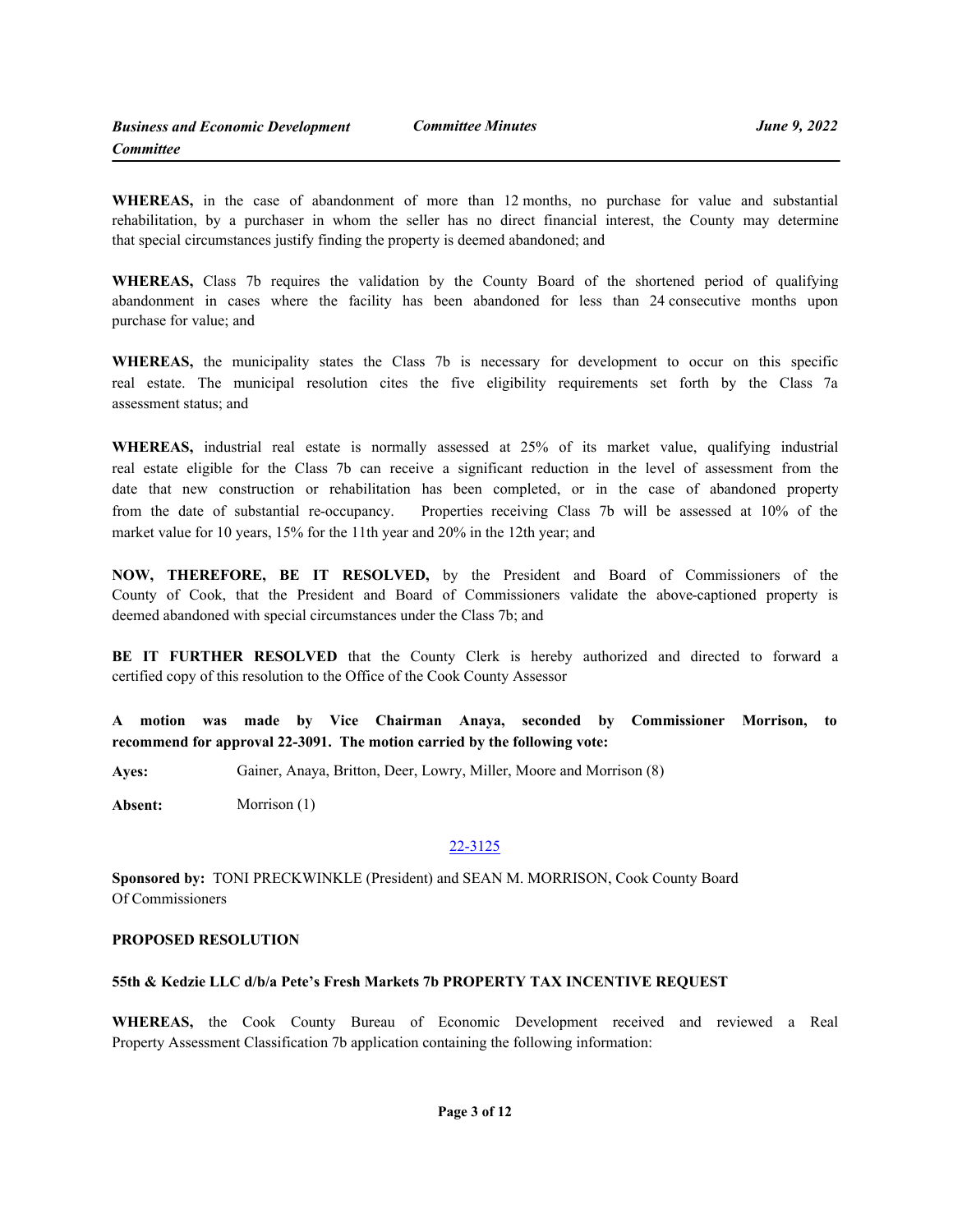**Applicant:** 55th & Kedzie LLC d/b/a Pete's Fresh Markets

**Address:** 15080 S. La Grange Road, Orland Park, Illinois

**Municipality or Unincorporated Township:** Orland Park

**Cook County District:** 17th District

**Permanent Index Number:** 27-09-401-051-0000

**Municipal Resolution Number:** Village of Orland Park, Resolution No. 2128

**Number of month property vacant/abandoned:** More than 24 months

**Special circumstances justification requested:** Yes

**Proposed use of property:** Commercial use - retail

**Living Wage Ordinance Compliance Affidavit Provided:** N/A Commercial use

**WHEREAS,** the Cook County Board of Commissioners has adopted a Real Property Assessment Classification 7b that provides an applicant a reduction in the assessment level for an abandoned industrial facility; and

**WHEREAS,** the Cook County Classification System for Assessment defines abandoned property as buildings and other structures that, after having been vacant and unused for at least 12 continuous months, have been purchased for value by a purchaser in whom the seller has no direct financial interest; and

**WHEREAS,** in the instance where the property does not meet the definition of abandoned property, the municipality or the Board of Commissioners, may determine that special circumstances may exist that justify finding that the property is abandoned for purpose of Class 7b; and

**WHEREAS,** in the case of abandonment of at least 12 months, no purchase for value and substantial rehabilitation, by a purchaser in whom the seller has no direct financial interest, the County may determine that special circumstances justify finding the property is deemed abandoned; and

**WHEREAS,** Class 7b requires the validation by the County Board of the shortened period of qualifying abandonment in cases where the facility has been abandoned for less than 24 consecutive months upon purchase for value; and

**WHEREAS,** the municipality states the Class 7b is necessary for development to occur on this specific real estate. The municipal resolution cites the five eligibility requirements set forth by the Class 7a assessment status; and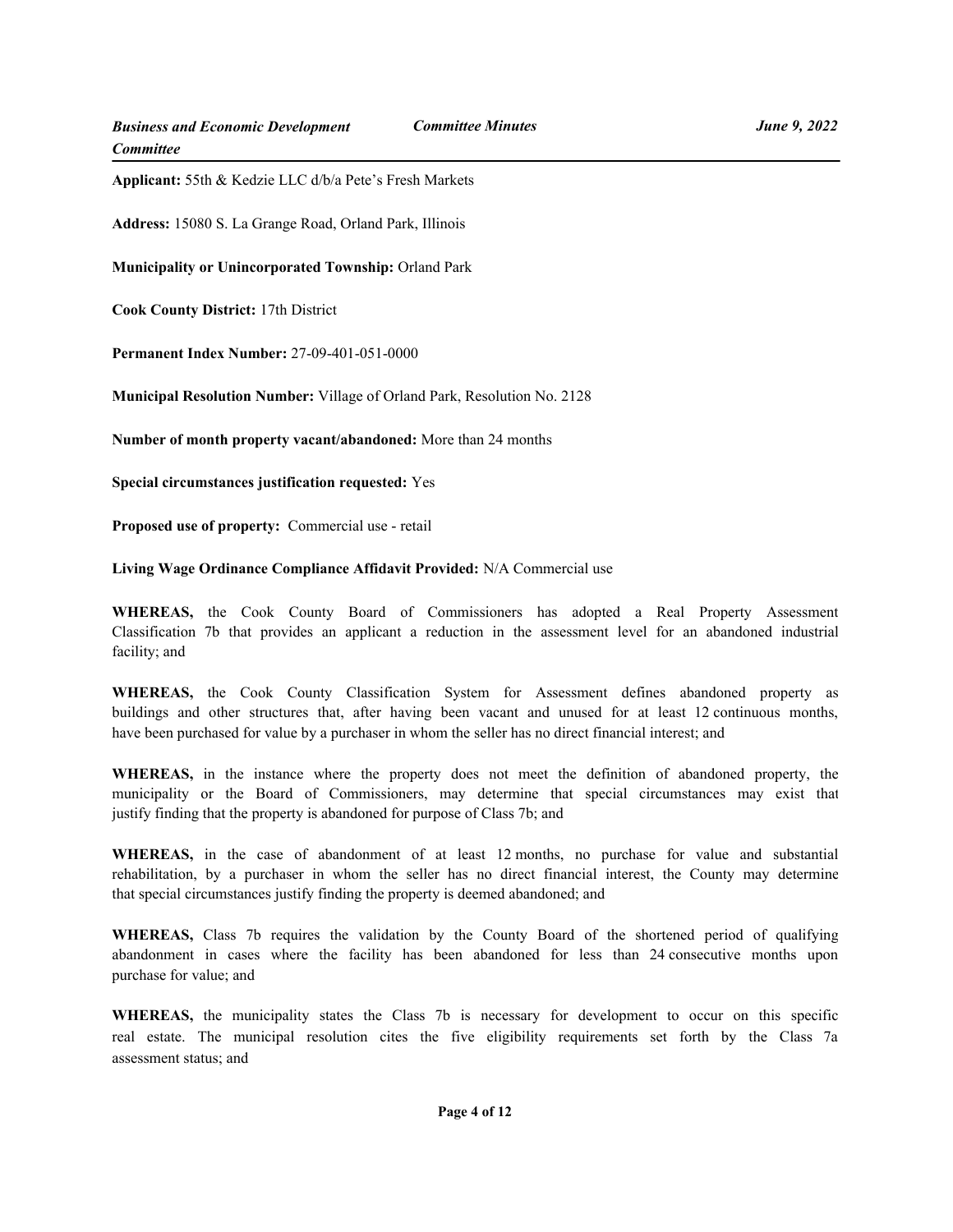**WHEREAS,** industrial real estate is normally assessed at 25% of its market value, qualifying industrial real estate eligible for the Class 7b can receive a significant reduction in the level of assessment from the date that new construction or rehabilitation has been completed, or in the case of abandoned property from the date of substantial re-occupancy. Properties receiving Class 7b will be assessed at 10% of the market value for 10 years, 15% for the 11th year and 20% in the 12th year; and

**NOW, THEREFORE, BE IT RESOLVED,** by the President and Board of Commissioners of the County of Cook, that the President and Board of Commissioners validate the above-captioned property is deemed abandoned with special circumstances under the Class 7b; and

**BE IT FURTHER RESOLVED,** that the County Clerk is hereby authorized and directed to forward a certified copy of this resolution to the Office of the Cook County Assessor

**A motion was made by Vice Chairman Anaya, seconded by Commissioner Morrison, to recommend for approval 22-3125. The motion carried by the following vote:**

**Ayes:** Gainer, Anaya, Britton, Deer, Lowry, Miller, Moore and Morrison (8)

**Absent:** Morrison (1)

#### [22-3129](http://cook-county.legistar.com/gateway.aspx?m=l&id=/matter.aspx?key=61290)

**Sponsored by:** TONI PRECKWINKLE (President) and DONNA MILLER, Cook County Board Of Commissioners

#### **PROPOSED RESOLUTION**

### **B & Z Heating and Air Inc. CLASS 8 PROPERTY TAX INCENTIVE REQUEST**

**WHEREAS,** the Cook County Bureau of Economic Development received and reviewed a Real Property Assessment Classification 8 application containing the following information:

**Applicant:** B & Z Heating and Air Inc.

**Address:** 15327 70th Court, Unit 1007, Oak Forest, Illinois

**Municipality or Unincorporated Township:** Village of Oak Forest

**Cook County District:** 6th District

**Permanent Index Number:** 28-18-100-050-1007

**Municipal Resolution Number:** City of Oak Forest Resolution No. 2020-09-0378R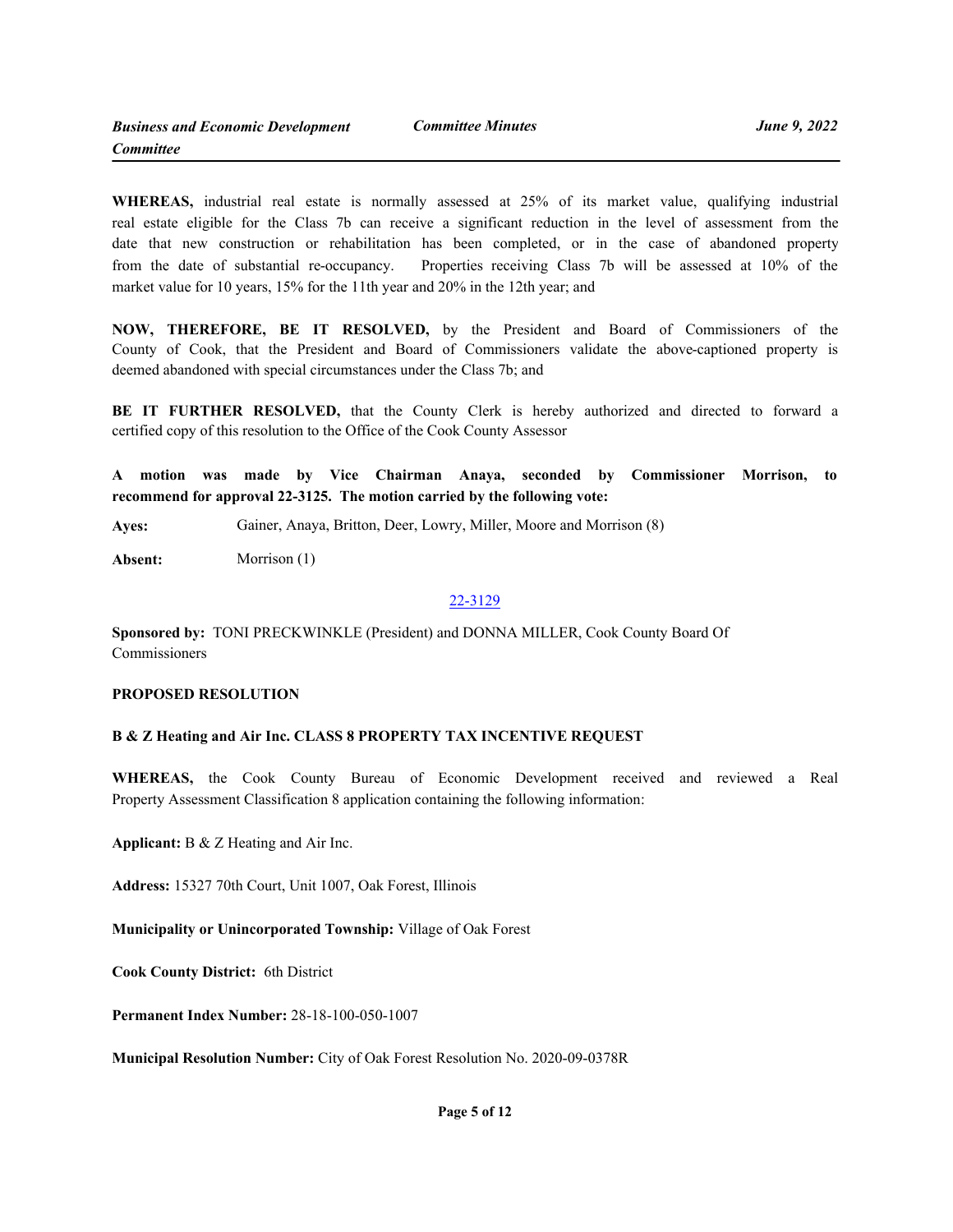**Number of month property vacant/abandoned:** 15 months vacant

**Special circumstances justification requested:** Yes

**TEERM (TEMPORARY EMERGENCY ECONOMIC RECOVERY MODIFICATION (Vacant for more than 12 months but less than 24 months - No Purchase for Value) Justification:** Yes

**Proposed use of property:** Industrial use- storage and distribution

**Living Wage Ordinance Compliance Affidavit Provided:** Yes

**WHEREAS,** the Cook County Board of Commissioners has adopted a Real Property Assessment Classification 8 that provides an applicant a reduction in the assessment level for an abandoned industrial/commercial facility; and

**WHEREAS,** the Cook County Classification System for Assessment defines abandoned property as buildings and other structures that, after having been vacant and unused for more than 24 continuous months, there has been no purchased for value by a purchaser and the property is in need of substantial rehabilitation; and

**WHEREAS,** in the instance where the property does not meet the definition of abandoned property, the municipality or the Board of Commissioners, may determine that special circumstances may exist that justify finding that the property as abandoned for purpose of the Class 8 TEERM (TEMPORARY EMERGENCY ECONOMIC RECOVERY MODIFICATION; and

**WHEREAS,** in the case of abandonment according to the TEERM definition, abandonment is defined as a facility being vacant over 12 months but less than 24 months with no purchase for value by a disinterested buyer, in such instances, the County may determine that special circumstances exist under TEERM; thus qualifying the property as abandoned; and

**WHEREAS,** Class 8 TEERM requires a resolution by the County Board validating the property as abandoned for the purpose of the Class 8 TEERM; and

**WHEREAS,** the municipality states the Class 8 TEERM is necessary for development to occur on this specific real estate. The municipal resolution cites the qualifications of this property to meet the definition of abandoned with special circumstances; and

**WHEREAS;** commercial real estate is normally assessed at 25% of its market value, qualifying commercial real estate eligible for the Class 8 can receive a significant reduction in the level of assessment from the date that new construction or rehabilitation has been completed, or in the case of abandoned property from the date of substantial re-occupancy. Properties receiving Class 8 will be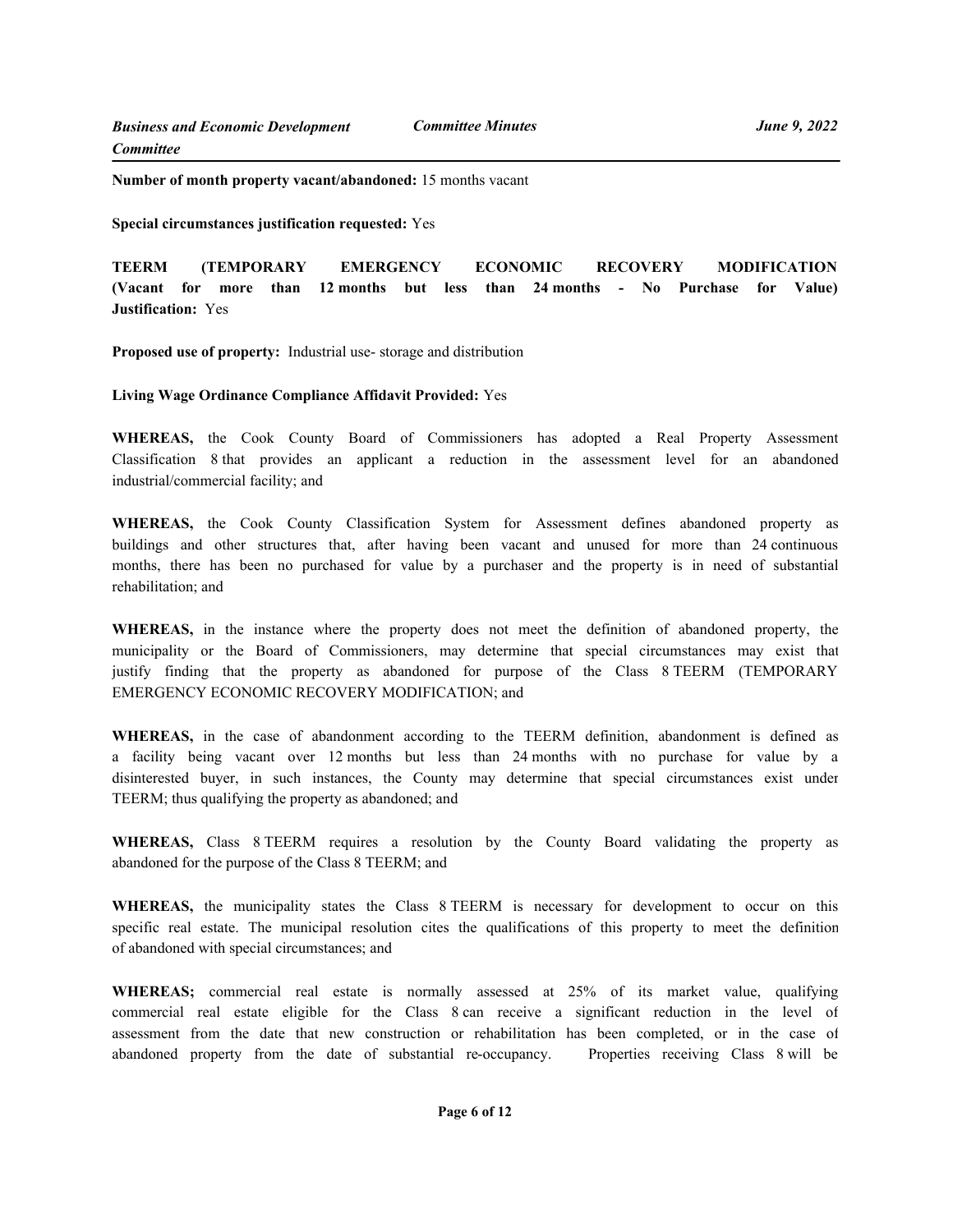assessed at 10% of the market value for 10 years, 15% for the 11th year and 20% in the 12th year; and

**NOW, THEREFORE, BE IT RESOLVED,** by the President and Board of Commissioners of the County of Cook, that the President and Board of Commissioners validate the above-captioned property is deemed abandoned with special circumstances under the Class 8 TEERM; and

**BE IT FURTHER RESOLVED,** that the County Clerk is hereby authorized and directed to forward a certified copy of this resolution to the Office of the Cook County Assessor.

**A motion was made by Vice Chairman Anaya, seconded by Commissioner Morrison, to recommend for approval 22-3129. The motion carried by the following vote:**

**Ayes:** Gainer, Anaya, Britton, Deer, Lowry, Miller, Moore and Morrison (8)

Absent: Morrison (1)

#### [22-3130](http://cook-county.legistar.com/gateway.aspx?m=l&id=/matter.aspx?key=61291)

**Sponsored by:** TONI PRECKWINKLE (President) and DONNA MILLER, Cook County Board Of Commissioners

#### **PROPOSED RESOLUTION**

#### **6230 West, LLC CLASS 8 PROPERTY TAX INCENTIVE REQUEST**

**WHEREAS,** the Cook County Bureau of Economic Development received and reviewed a Real Property Assessment Classification 8 application containing the following information:

**Applicant:** 6230 West, LLC

**Address:** 6230 W. 159th Street, Oak Forest, Illinois

**Municipality or Unincorporated Township:** Village of Oak Forest

**Cook County District:** 6th District

**Permanent Index Number:** 28-17-302-065-0000

**Municipal Resolution Number:** Village of Oak Forest, Resolution No. 2020-02-0366R

**Number of month property vacant/abandoned:** 11 months vacant

**Special circumstances justification requested:** Yes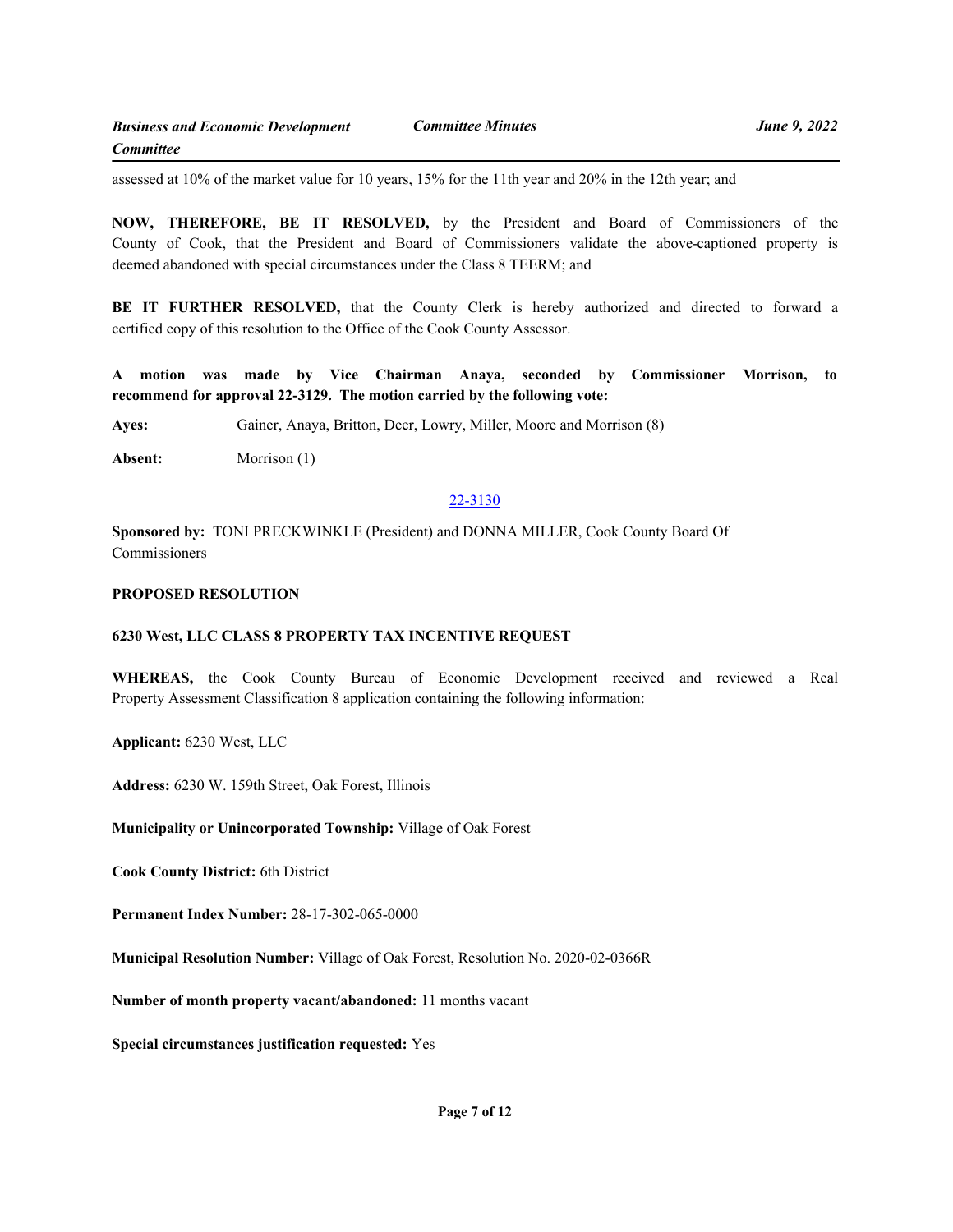**Proposed use of property:** Commercial use - Retail

#### **Living Wage Ordinance Compliance Affidavit Provided:** Yes

**WHEREAS,** the Cook County Board of Commissioners has adopted a Real Property Assessment Classification 8 that provides an applicant a reduction in the assessment level for an abandoned commercial facility; and

**WHEREAS,** the Cook County Classification System for Assessment defines abandoned property as buildings and other structures that, after having been vacant and unused for at least 24 continuous months, have been purchased for value by a purchaser in whom the seller has no direct financial interest; and

**WHEREAS,** in the instance where the property does not meet the definition of abandoned property, the municipality or the Board of Commissioners, may determine that special circumstances may exist that justify finding that the property is abandoned for purpose of Class 8; and

**WHEREAS,** in the case of abandonment of less than 24 months and purchase for value, by a purchaser in whom the seller has no direct financial interest, the County may determine that special circumstances justify finding the property is deemed abandoned; and

**WHEREAS,** Class 8 requires the validation by the County Board of the shortened period of qualifying abandonment in cases where the facility has been abandoned for less than 24 consecutive months upon purchase for value; and

**WHEREAS,** the municipality states the Class 8 is necessary for development to occur on this specific real estate. The municipal resolution cites the qualifications of this property to meet the definition of abandoned with special circumstances; and

**WHEREAS;** commercial real estate is normally assessed at 25% of its market value, qualifying commercial real estate eligible for the Class 8 can receive a significant reduction in the level of assessment from the date that new construction or rehabilitation has been completed, or in the case of abandoned property from the date of substantial re-occupancy. Properties receiving Class 8 will be assessed at 10% of the market value for 10 years, 15% for the 11th year and 20% in the 12th year; and

**NOW, THEREFORE, BE IT RESOLVED,** by the President and Board of Commissioners of the County of Cook, that the President and Board of Commissioners validate the above-captioned property is deemed abandoned with special circumstances under the Class 8; and

**BE IT FURTHER RESOLVED,** that the County Clerk is hereby authorized and directed to forward a certified copy of this resolution to the Office of the Cook County Assessor

**A motion was made by Vice Chairman Anaya, seconded by Commissioner Morrison, to recommend for approval 22-3130. The motion carried by the following vote:**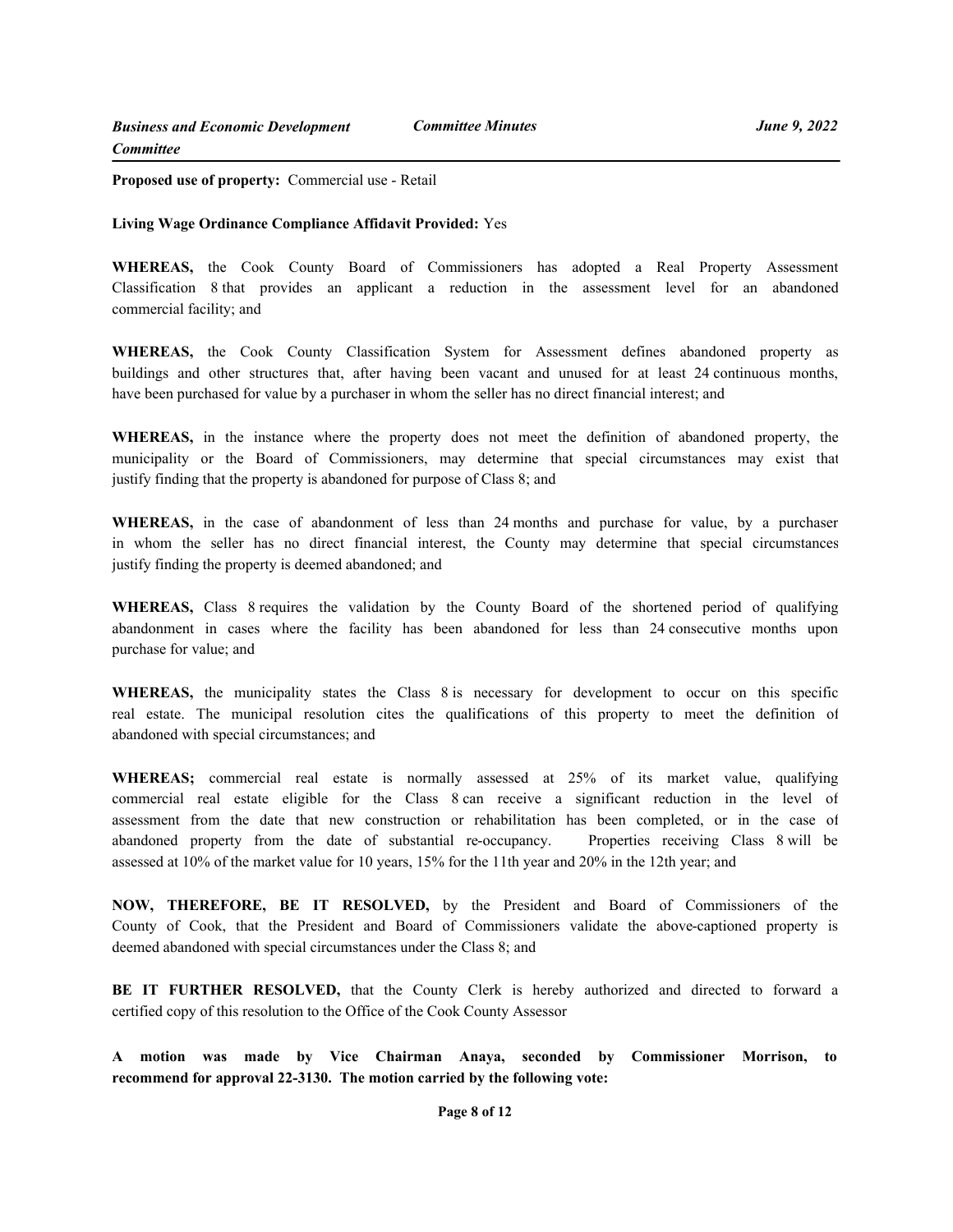**Ayes:** Gainer, Anaya, Britton, Deer, Lowry, Miller, Moore and Morrison (8)

**Absent:** Morrison (1)

### [22-3157](http://cook-county.legistar.com/gateway.aspx?m=l&id=/matter.aspx?key=61318)

**Sponsored by:** TONI PRECKWINKLE (President) and LARRY SUFFREDIN, Cook County Board Of Commissioners

#### **PROPOSED RESOLUTION**

#### **Aarya Properties, Inc.6B PROPERTY TAX INCENTIVE REQUEST**

**WHEREAS,** the Cook County Bureau of Economic Development received and reviewed a Real Property Assessment Classification 6b application containing the following information:

**Applicant:** Aarya Properties, Inc

**Address:** 8120 Central Park Avenue, Skokie, Illinois

**Municipality or Unincorporated Township:** Skokie

**Cook County District:** 13th District

**Permanent Index Number:** 10-23-325-040-0000

**Municipal Resolution Number:** Resolution Number

**Number of month property vacant/abandoned:** 23 months vacant

**Special circumstances justification requested:** Yes

**Proposed use of property:** Industrial use - warehousing, manufacturing, and/or distribution

**Living Wage Ordinance Compliance Affidavit Provided:** Yes

**WHEREAS,** the Cook County Board of Commissioners has adopted a Real Property Assessment Classification 6b that provides an applicant a reduction in the assessment level for an abandoned industrial facility; and

**WHEREAS,** the Cook County Classification System for Assessment defines abandoned property as buildings and other structures that, after having been vacant and unused for at least 24 continuous months, have been purchased for value by a purchaser in whom the seller has no direct financial interest; and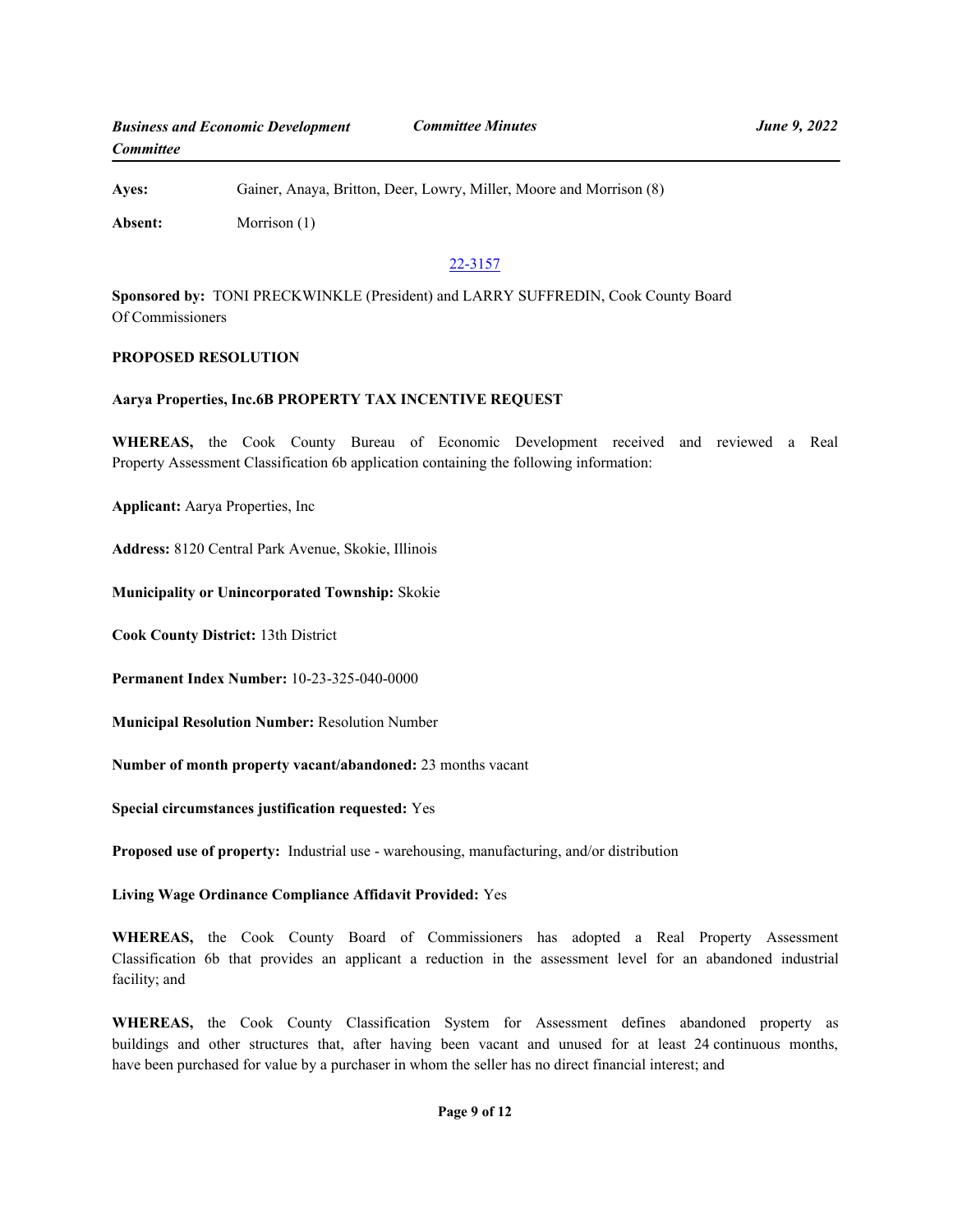**WHEREAS,** in the instance where the property does not meet the definition of abandoned property, the municipality or the Board of Commissioners, may determine that special circumstances may exist that justify finding that the property is abandoned for purpose of Class 6b; and

**WHEREAS,** in the case of abandonment of less than 24 months and purchase for value, by a purchaser in whom the seller has no direct financial interest, the County may determine that special circumstances justify finding the property is deemed abandoned; and

**WHEREAS,** Class 6b requires the validation by the County Board of the shortened period of qualifying abandonment in cases where the facility has been abandoned for less than 24 consecutive months upon purchase for value; and

**WHEREAS,** the municipality states the Class 6b is necessary for development to occur on this specific real estate. The municipal resolution cites the qualifications of this property to meet the definition of abandoned with special circumstances; and

**WHEREAS,** industrial real estate is normally assessed at 25% of its market value, qualifying industrial real estate eligible for the Class 6b can receive a significant reduction in the level of assessment from the date that new construction or rehabilitation has been completed, or in the case of abandoned property from the date of substantial re-occupancy. Properties receiving Class 6b will be assessed at 10% of the market value for 10 years, 15% for the 11th year and 20% in the 12th year; and

**NOW, THEREFORE, BE IT RESOLVED,** by the President and Board of Commissioners of the County of Cook, that the President and Board of Commissioners validate the above-captioned property is deemed abandoned with special circumstances under the Class 6b; and

**BE IT FURTHER RESOLVED,** that the County Clerk is hereby authorized and directed to forward a certified copy of this resolution to the Office of the Cook County Assessor

**A motion was made by Vice Chairman Anaya, seconded by Commissioner Morrison, to recommend for approval 22-3157. The motion carried by the following vote:**

**Ayes:** Gainer, Anaya, Britton, Deer, Lowry, Miller, Moore and Morrison (8)

**Absent:** Morrison (1)

#### [22-3188](http://cook-county.legistar.com/gateway.aspx?m=l&id=/matter.aspx?key=61349)

**Sponsored by:** TONI PRECKWINKLE (President) and FRANK J. AGUILAR, Cook County Board Of Commissioners

#### **PROPOSED RESOLUTION**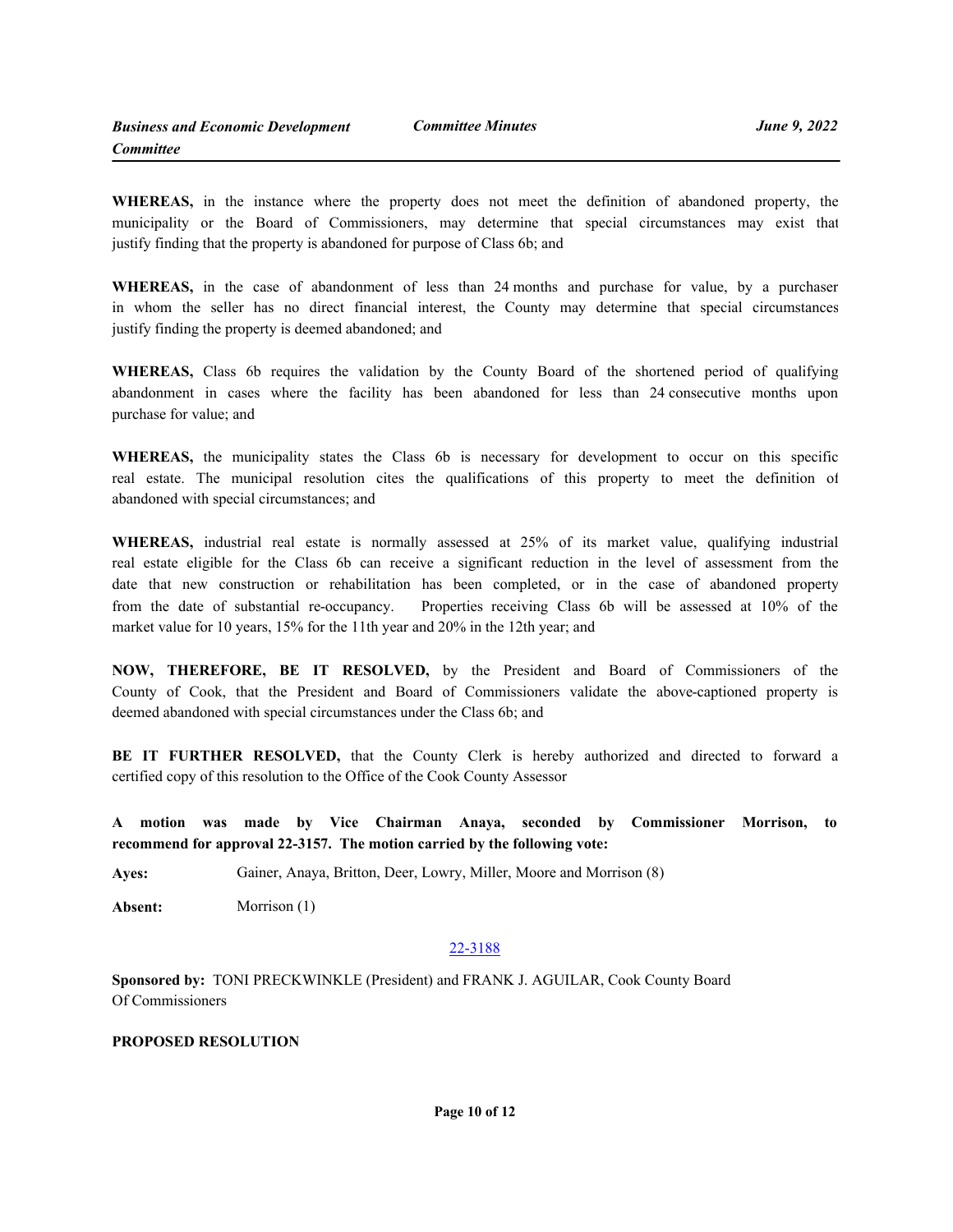**Robert Burke 6b UNINCORPORATED COOK RENEWAL PROPERTY TAX INCENTIVE REQUEST** 

**WHEREAS,** the Cook County Bureau of Economic Development received and reviewed a Real Property Assessment Classification 6b renewal application containing the following information:

**Applicant:** Robert Burke

**Address:** 5852 W. 51st Street, Chicago, Illinois

**Municipality or Unincorporated Township:** Unincorporated Township Stickney

**Cook County District: 11th 16th** District

**Permanent Index Number:** 19-08-202-025-0000 and 19-08-202-053-0000

**Municipal Resolution Number:** Unincorporated Cook

**Use of property:** Industrial use - warehousing and distribution

**WHEREAS,** the Cook County Board of Commissioners has adopted a Real Property Assessment Classification 6b that provides an applicant a reduction in the assessment level for newly constructed or substantially rehabilitated or abandoned commercial property; and

**WHEREAS,** the Cook County Classification System for a Class 6b assessment defines abandoned property as " property where the buildings and other structures, or portions thereof, have been vacant and unused for more than 12 continuous months and as established by rule of the Assessor.; and

**WHEREAS,** Class 6b incentives that are granted are renewable and requires the validation of the County Board if located in unincorporated Cook County, Illinois. The applicant may apply for a renewal on or after the 10th year of the Incentive, but before the expiration of the 12th year of the Incentive. The applicant in an Unincorporated area of Cook County must obtain an enabling Resolution from the Board of Commissioners of Cook County as to whether it will validate the renewal; and

**WHEREAS,** the property is located in an unincorporated area of Cook County, and it is determined the renewal of the Class 6b incentive is necessary and beneficial to the local economy; and

**WHEREAS,** it is determined that the project results in the retention of jobs at the property site; and

**WHEREAS,** projects which qualify for the Class 6b incentive will receive a reduced assessment level of ten percent (10%) of fair market value for the first ten years, fifteen percent (15%) for the 11th year and twenty percent (20%) for the 12th year. Without this incentive, the industrial property would normally be